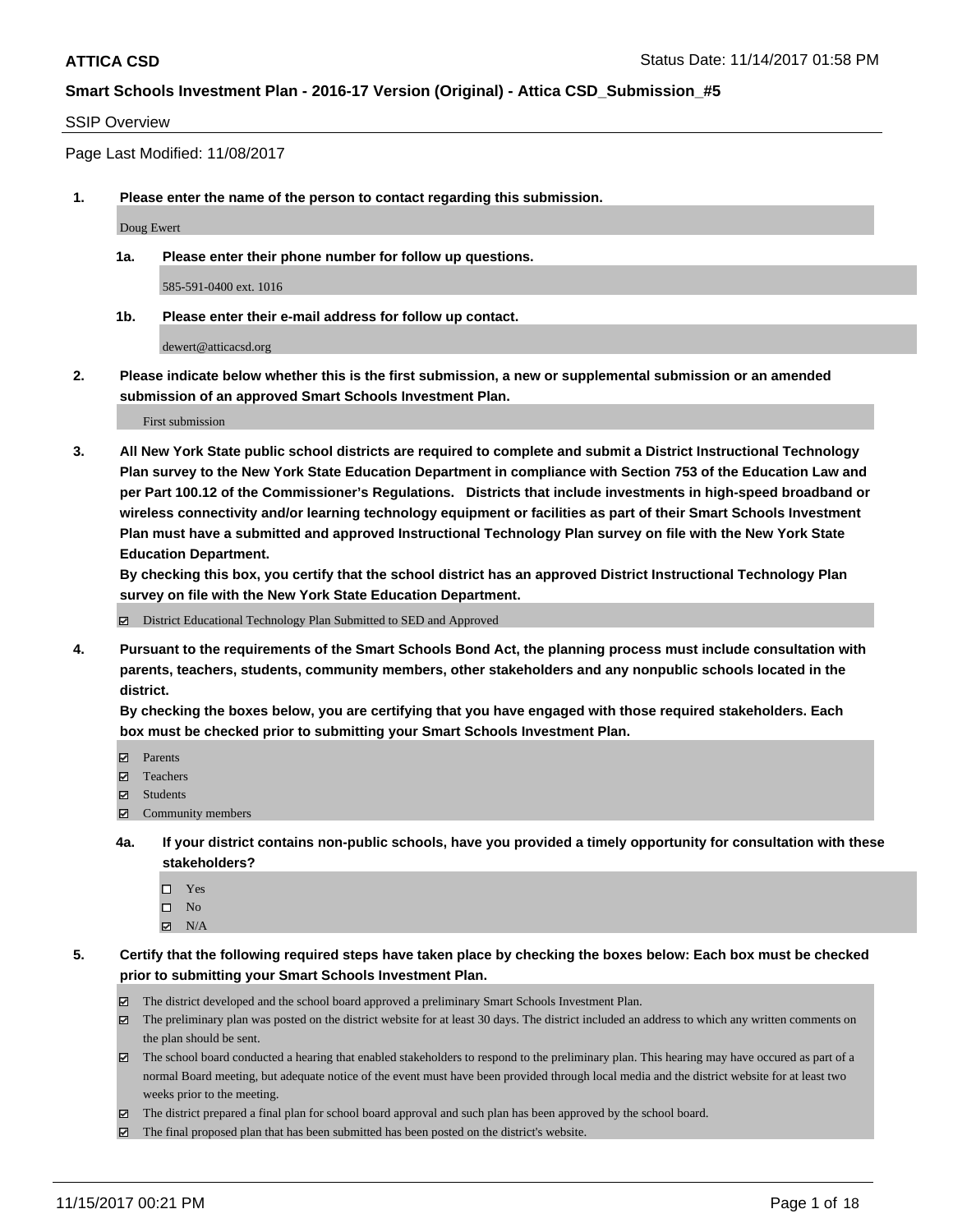SSIP Overview

Page Last Modified: 11/08/2017

**5a. Please upload the proposed Smart Schools Investment Plan (SSIP) that was posted on the district's website, along with any supporting materials. Note that this should be different than your recently submitted Educational Technology Survey. The Final SSIP, as approved by the School Board, should also be posted on the website and remain there during the course of the projects contained therein.**

SSIP\_AtticaCSD\_Phase1Final.pdf

**5b. Enter the webpage address where the final Smart Schools Investment Plan is posted. The Plan should remain posted for the life of the included projects.**

https://www.atticacsd.org/domain/31

**6. Please enter an estimate of the total number of students and staff that will benefit from this Smart Schools Investment Plan based on the cumulative projects submitted to date.**

1,495

**7. An LEA/School District may partner with one or more other LEA/School Districts to form a consortium to pool Smart Schools Bond Act funds for a project that meets all other Smart School Bond Act requirements. Each school district participating in the consortium will need to file an approved Smart Schools Investment Plan for the project and submit a signed Memorandum of Understanding that sets forth the details of the consortium including the roles of each respective district.**

 $\Box$  The district plans to participate in a consortium to partner with other school district(s) to implement a Smart Schools project.

**8. Please enter the name and 6-digit SED Code for each LEA/School District participating in the Consortium.**

| <b>Partner LEA/District</b> | <b>ISED BEDS Code</b> |
|-----------------------------|-----------------------|
| (No Response)               | (No Response)         |

**9. Please upload a signed Memorandum of Understanding with all of the participating Consortium partners.**

(No Response)

**10. Your district's Smart Schools Bond Act Allocation is:**

\$1,499,221

**11. Enter the budget sub-allocations by category that you are submitting for approval at this time. If you are not budgeting SSBA funds for a category, please enter 0 (zero.) If the value entered is \$0, you will not be required to complete that survey question.**

|                                              | Sub-        |
|----------------------------------------------|-------------|
|                                              | Allocations |
| <b>School Connectivity</b>                   | 325,788     |
| <b>Connectivity Projects for Communities</b> | 0           |
| <b>Classroom Technology</b>                  | 0           |
| Pre-Kindergarten Classrooms                  | $\mathbf 0$ |
| Replace Transportable Classrooms             | 0           |
| <b>High-Tech Security Features</b>           | 415,089     |
| Totals:                                      | 740,877     |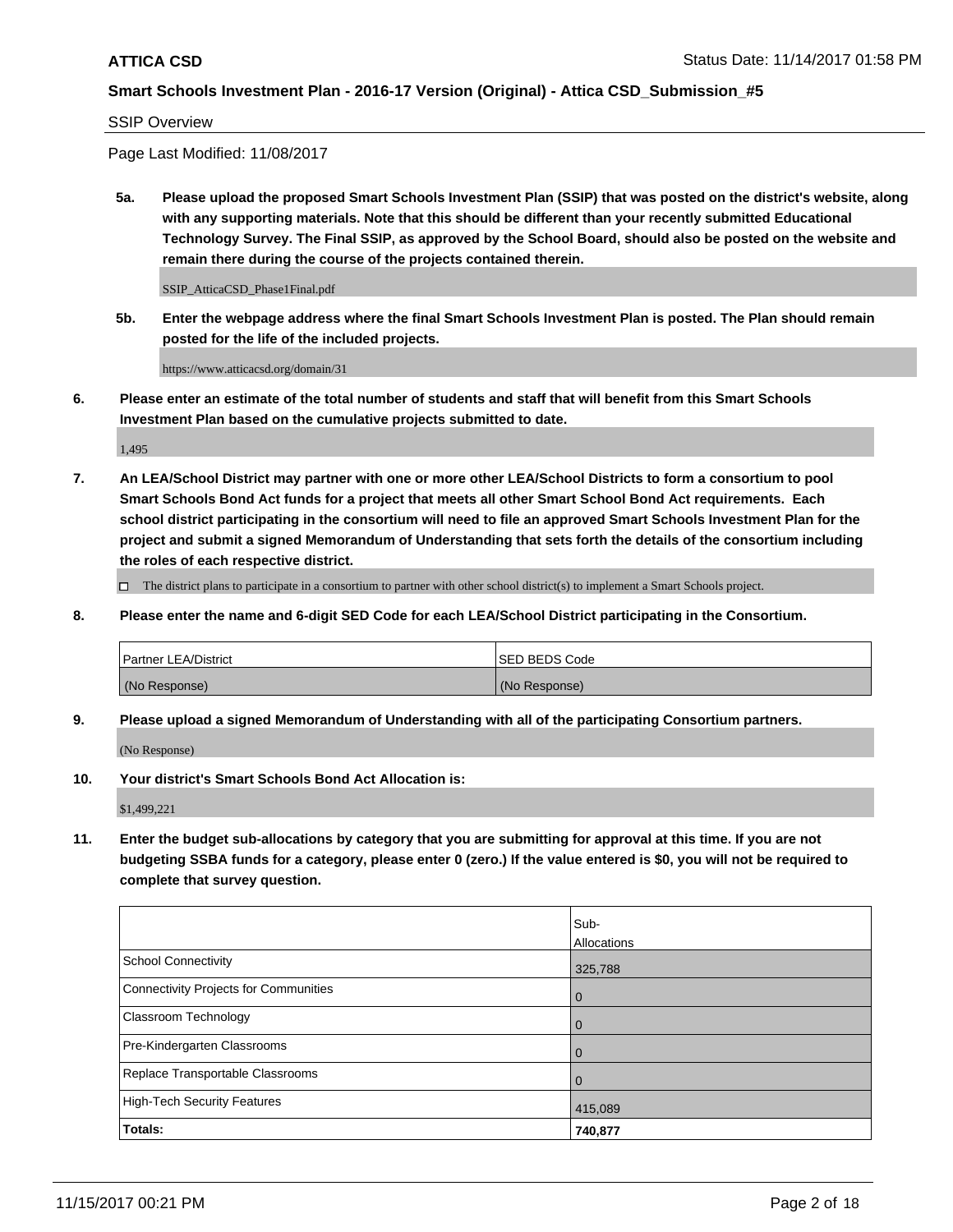#### School Connectivity

Page Last Modified: 11/14/2017

- **1. In order for students and faculty to receive the maximum benefit from the technology made available under the Smart Schools Bond Act, their school buildings must possess sufficient connectivity infrastructure to ensure that devices can be used during the school day. Smart Schools Investment Plans must demonstrate that:**
	- **sufficient infrastructure that meets the Federal Communications Commission's 100 Mbps per 1,000 students standard currently exists in the buildings where new devices will be deployed, or**
	- **is a planned use of a portion of Smart Schools Bond Act funds, or**
	- **is under development through another funding source.**

**Smart Schools Bond Act funds used for technology infrastructure or classroom technology investments must increase the number of school buildings that meet or exceed the minimum speed standard of 100 Mbps per 1,000 students and staff within 12 months. This standard may be met on either a contracted 24/7 firm service or a "burstable" capability. If the standard is met under the burstable criteria, it must be:**

**1. Specifically codified in a service contract with a provider, and**

**2. Guaranteed to be available to all students and devices as needed, particularly during periods of high demand, such as computer-based testing (CBT) periods.**

**Please describe how your district already meets or is planning to meet this standard within 12 months of plan submission.**

As of August 2015, the Wayne-FingerLakes RIC has provided Attica Central School with a minimum broadband capacity of 200 Mbps. Our K - 12 enrollment is 1,280.

- **1a. If a district believes that it will be impossible to meet this standard within 12 months, it may apply for a waiver of this requirement, as described on the Smart Schools website. The waiver must be filed and approved by SED prior to submitting this survey.**
	- By checking this box, you are certifying that the school district has an approved waiver of this requirement on file with the New York State Education Department.

#### **2. Connectivity Speed Calculator (Required)**

|                         | I Number of<br><b>Students</b> | Multiply by<br>100 Kbps | Divide by 1000   Current Speed<br>to Convert to<br>Required<br>Speed in Mb | lin Mb | Expected<br>Speed to be<br>Attained Within Required<br>12 Months | <b>Expected Date</b><br>When<br>Speed Will be<br>Met |
|-------------------------|--------------------------------|-------------------------|----------------------------------------------------------------------------|--------|------------------------------------------------------------------|------------------------------------------------------|
| <b>Calculated Speed</b> | 1,288                          | 128,800                 | 128.8                                                                      | 200    | 200                                                              | Currently in<br>place                                |

### **3. Describe how you intend to use Smart Schools Bond Act funds for high-speed broadband and/or wireless connectivity projects in school buildings.**

Attica Central CSD will be spending SSBA funds to improve bandwidth capacity and wireless connectivity in all of its instructional buildings in the following ways. First, the district will be replacing its 1g fiber optic backbone with 10g fiber capacity to increase internal bandwidth. Second, all network switches in the district, as well as the core network hardware located in the central data closet, will be upgraded. Most of the network switches are 8 years or older and have reached their end-of-life schedule. The new core hardware and edge switches will replace the older models and allow the district to have a 10-gigabit speed network. Third, SSBA funds will be used for expanding wireless capabilities in all buildings. As a result of aligning curricular goals to the Common Core Standards, accessing instructional resources, and The New York State Education Department's timeline for state assessments transitioning to Computer-Based Testing, the district will be going one-to-one with mobile devices in the near future. As the daily use of mobile devices continues to grow, there is a definite need to increase the district's wireless capacity to support 25-30 devices per classroom. This need will be addressed by installing wireless access points in all instructional areas of the elementary building and all remaining classrooms in the high school-middle school building. To accommodate the data flow of 25-30 devices per classroom, Cat6A Ethernet cabling will be installed with all new wireless access points. The district is receiving an Erate discount, which was calculated to be 60% of \$183,300 (the total amount the district is allowed to spend for Erate, based on student enrollment), or \$109,980.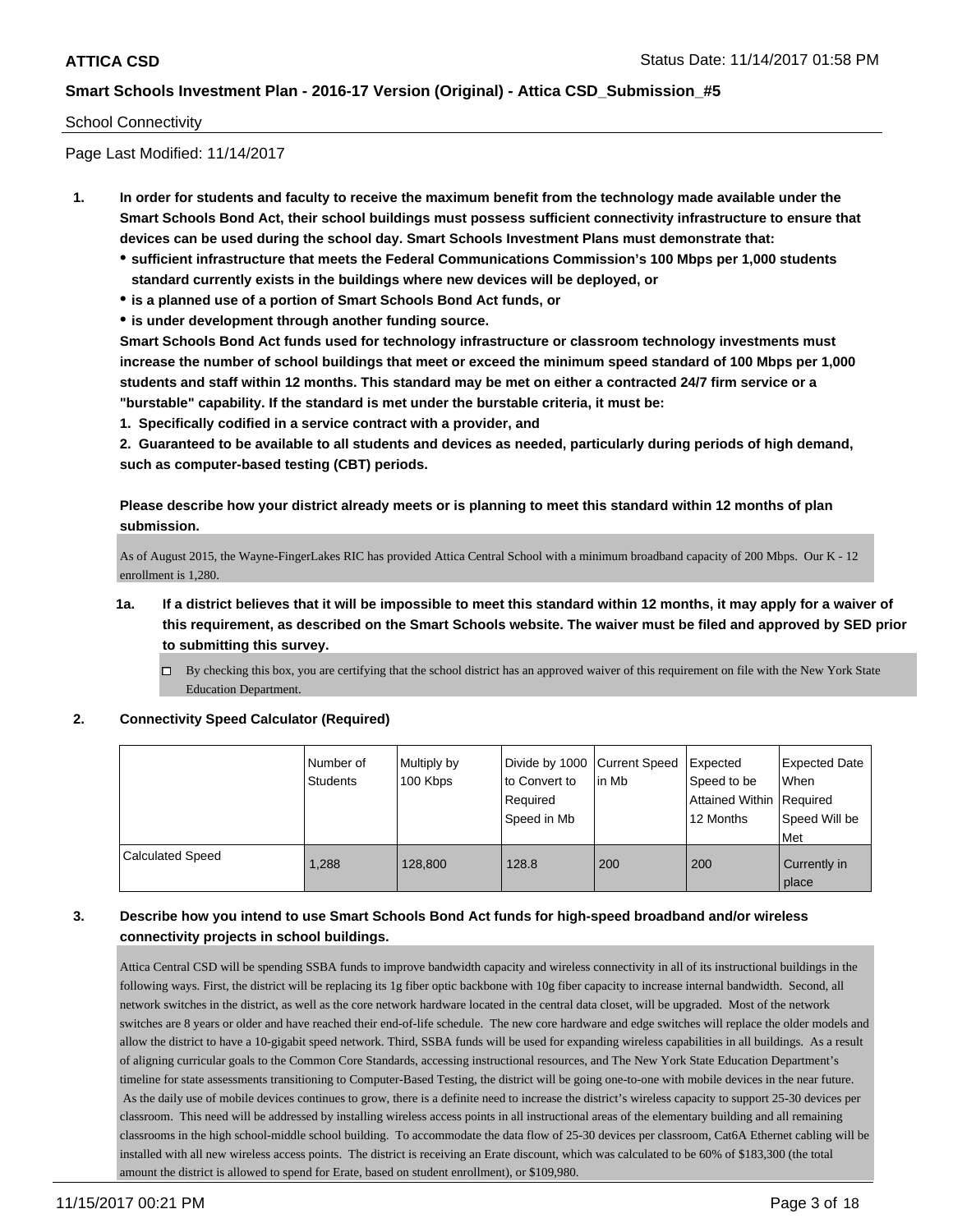#### School Connectivity

Page Last Modified: 11/14/2017

**4. Describe the linkage between the district's District Instructional Technology Plan and the proposed projects. (There should be a link between your response to this question and your response to Question 1 in Part E. Curriculum and Instruction "What are the district's plans to use digital connectivity and technology to improve teaching and learning?)**

The district's Instructional Technology Plan indicates the need to establish an up-to-date infrastructure and improve wireless coverage in high-density areas. The proposed projects will provide a robust infrastructure that supports the goal of providing students with dedicated access to computers and mobile devices through the one-to-one program, as well as the necessary tools to connect students to each other, to their teacher, and to allow them to share, discuss and collaborate on their work. Additionally, the proposed projects will provide increased access to cloud-based resources and pertinent information needed to enhance classroom learning. Since Attica is a rural community, not all students have access to technology at home. By providing a solid up-to-date infrastructure, our district can address this need and continue to expand our wireless capabilities, resulting in increased access to mobile devices.

**5. If the district wishes to have students and staff access the Internet from wireless devices within the school building, or in close proximity to it, it must first ensure that it has a robust Wi-Fi network in place that has sufficient bandwidth to meet user demand.**

#### **Please describe how you have quantified this demand and how you plan to meet this demand.**

The existing wireless network in all of the district's instructional buildings was installed two years ago after consulting with Meru/Frontrunner Networks. A site survey was conducted in the High School/Middle School complex and a plan was developed that mapped out the locations for new wireless-AC standard access points. These units, along with a controller to manage the access points, were installed in about 60% of the classrooms and instructional areas. The remaining 40% of classrooms will need access points installed in order to meet the one-to-one capacity requirements. At the Elementary School, there is minimal coverage due to the lack of access points in classrooms. Each classroom will need to have a wireless-AC access point installed as well as an additional controller to meet the one-to-one demand. All buildings use secure SSIDs to connect to the district's wireless network.

**6. As indicated on Page 5 of the guidance, the Office of Facilities Planning will have to conduct a preliminary review of all capital projects, including connectivity projects.**

**Please indicate on a separate row each project number given to you by the Office of Facilities Planning.**

| <b>Project Number</b> |
|-----------------------|
| 67-02-01-06-7-999-BA1 |
| 67-02-01-06-7-999-001 |

**7. Certain high-tech security and connectivity infrastructure projects may be eligible for an expedited review process as determined by the Office of Facilities Planning.**

**Was your project deemed eligible for streamlined review?**

Yes

**7a. Districts that choose the Streamlined Review Process will be required to certify that they have reviewed all installations with their licensed architect or engineer of record and provide that person's name and license number. The licensed professional must review the products and proposed method of installation prior to implementation and review the work during and after completion in order to affirm that the work was codecompliant, if requested.**

I certify that I have reviewed all installations with a licensed architect or engineer of record.

**8. Include the name and license number of the architect or engineer of record.**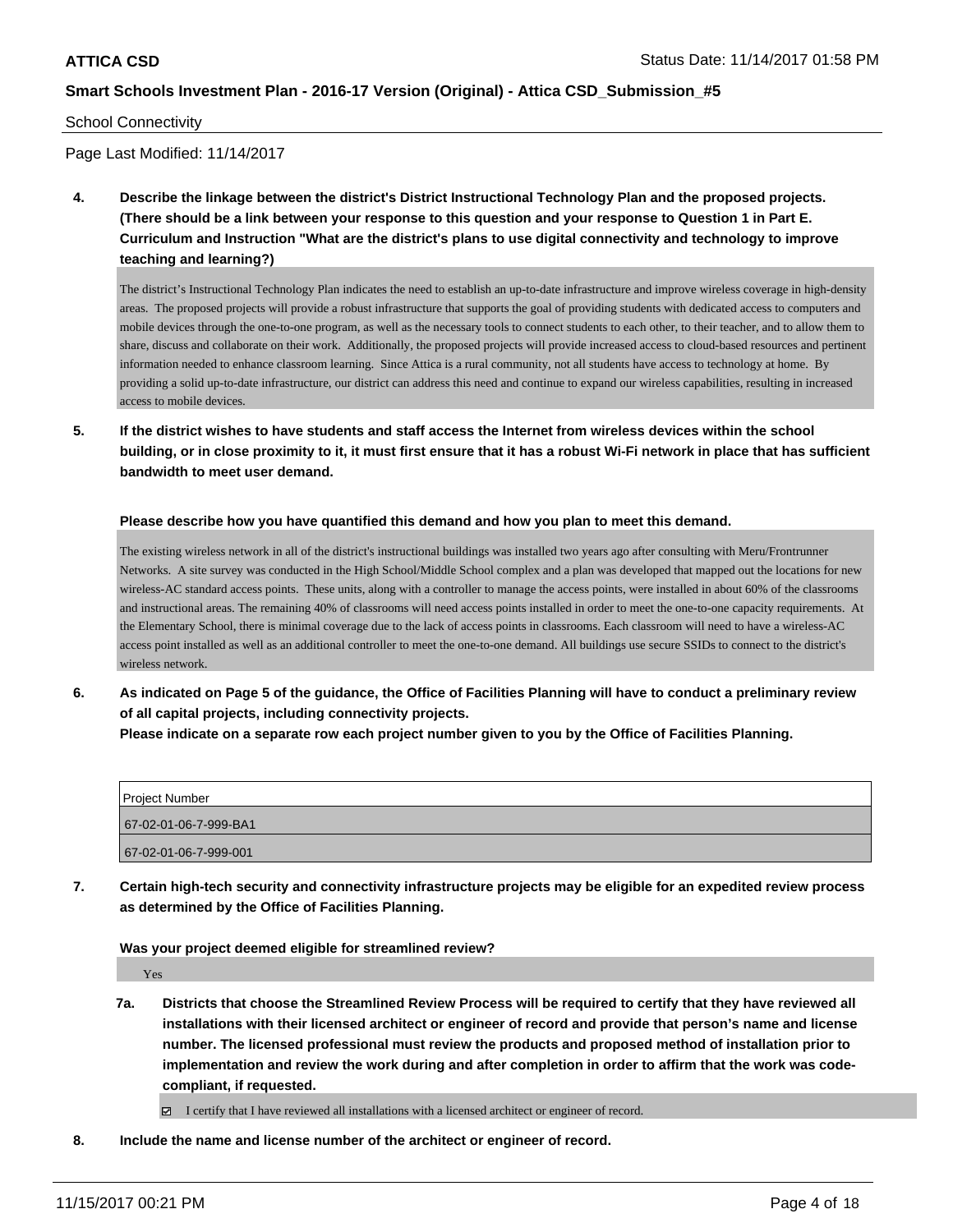### School Connectivity

Page Last Modified: 11/14/2017

| Name                 | License Number |
|----------------------|----------------|
| Anthony R. Marchetti | 81533          |

# **9. If you are submitting an allocation for School Connectivity complete this table.**

**Note that the calculated Total at the bottom of the table must equal the Total allocation for this category that you entered in the SSIP Overview overall budget.** 

|                                            | Sub-                  |
|--------------------------------------------|-----------------------|
| Network/Access Costs                       | Allocation<br>173,582 |
| <b>Outside Plant Costs</b>                 | $\mathbf 0$           |
| School Internal Connections and Components | 152,206               |
| <b>Professional Services</b>               | $\mathbf 0$           |
| Testing                                    | $\overline{0}$        |
| Other Upfront Costs                        | $\mathbf 0$           |
| <b>Other Costs</b>                         | $\overline{0}$        |
| Totals:                                    | 325,788               |

**10. Please detail the type, quantity, per unit cost and total cost of the eligible items under each sub-category. This is especially important for any expenditures listed under the "Other" category. All expenditures must be eligible for tax-exempt financing to be reimbursed through the SSBA. Sufficient detail must be provided so that we can verify this is the case. If you have any questions, please contact us directly through smartschools@nysed.gov. NOTE: Wireless Access Points should be included in this category, not under Classroom Educational Technology, except those that will be loaned/purchased for nonpublic schools.**

| Select the allowable expenditure<br>type.<br>Repeat to add another item under<br>each type. | Item to be purchased                                 | Quantity       | Cost per Item | <b>Total Cost</b> |
|---------------------------------------------------------------------------------------------|------------------------------------------------------|----------------|---------------|-------------------|
| Network/Access Costs                                                                        | 48-Port L2 PoE Edge Switches (Non-<br>Erate portion) | 40             | 1,248         | 49,920            |
| <b>Connections/Components</b>                                                               | <b>Stacking Modules</b>                              | 40             | 598           | 23,920            |
| <b>Connections/Components</b>                                                               | <b>SFP Modules</b>                                   | 68             | 498           | 33,864            |
| Network/Access Costs                                                                        | Fiber Aggregate Switch w/ redundant<br>power supply  | $\overline{2}$ | 10,000        | 20,000            |
| Network/Access Costs                                                                        | 16-Port Core Switch w/ redundant<br>power supplies   | 4              | 10,000        | 40,000            |
| Network/Access Costs                                                                        | <b>Wireless Controller</b>                           | 2              | 4,947         | 9,894             |
| Network/Access Costs                                                                        | Wireless Controller Access Point<br>Licenses         |                | 61            | 5,368             |
| Network/Access Costs<br>Dual Radio 3x3 802.11a/b/g/n/ac<br><b>Wireless Access Points</b>    |                                                      | 88             | 550           | 48,400            |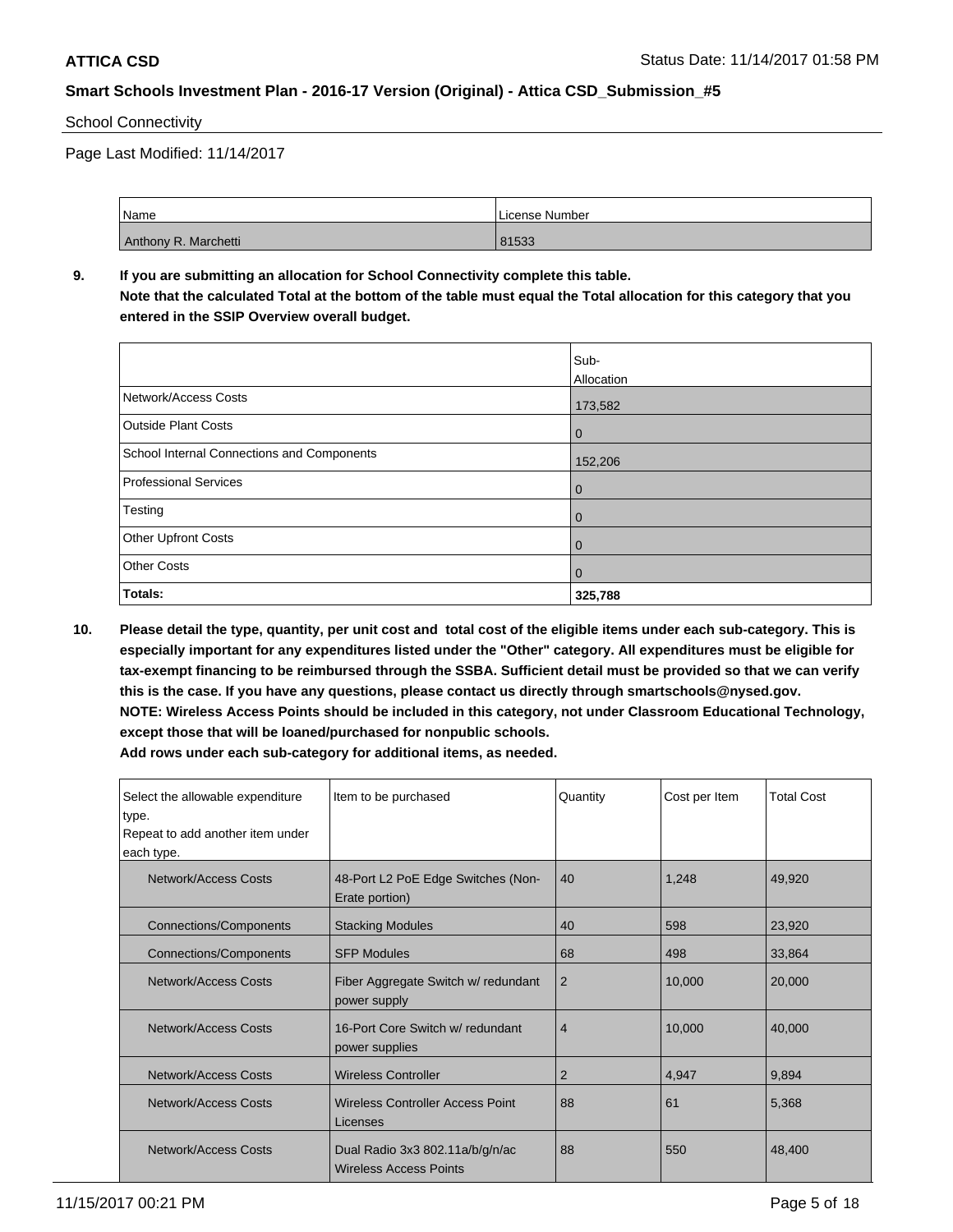# School Connectivity

Page Last Modified: 11/14/2017

| Select the allowable expenditure<br>type.<br>Repeat to add another item under<br>each type.                                                                            | Item to be purchased                                                                                | Quantity       | Cost per Item  | <b>Total Cost</b> |
|------------------------------------------------------------------------------------------------------------------------------------------------------------------------|-----------------------------------------------------------------------------------------------------|----------------|----------------|-------------------|
| <b>Connections/Components</b>                                                                                                                                          | Cat 6A Cabling-- RJ 45 Jacks (one on<br>each end)                                                   | 134            | 17             | 2,278             |
| <b>Connections/Components</b>                                                                                                                                          | Cat 6A Cabling-- 2-Port WAP<br>termination boxes                                                    | 88             | 3              | 264               |
| <b>Connections/Components</b>                                                                                                                                          | Cat 6A Cabling-- 48-port unloaded<br>patch panels in each wiring closet                             | 17             | 69             | 1,173             |
| <b>Connections/Components</b>                                                                                                                                          | Cat 6A Cabling-- Labor and Installation<br>$\overline{2}$<br>for all Cabling Terminations           |                | 7,314          | 14.628            |
| <b>Connections/Components</b>                                                                                                                                          | Fiber Cabling-- 12-strand OM3 Plenum<br>rated armored Fiber Optic Cabling<br>(QTY measured in feet) | 6,600          | $\overline{4}$ | 26,400            |
| <b>Connections/Components</b>                                                                                                                                          | Fiber Cabling-- SC OM3 Connectors                                                                   | 360            | 13             | 4,680             |
| <b>Connections/Components</b>                                                                                                                                          | Fiber Cabling-- 1U Fiber patch panels                                                               | 15             | 173            | 2,595             |
| Fiber Cabling-- 4U patch panel for<br><b>Connections/Components</b><br><b>Main Wiring Closet</b><br>Fiber Cabling-- 12-port Bulkheads<br><b>Connections/Components</b> |                                                                                                     | $\overline{2}$ | 262            | 524               |
|                                                                                                                                                                        |                                                                                                     | 30             | 74             | 2,220             |
| <b>Connections/Components</b>                                                                                                                                          | Fiber Cabling-- Labor and Installation                                                              | $\overline{2}$ | 19,830         | 39,660            |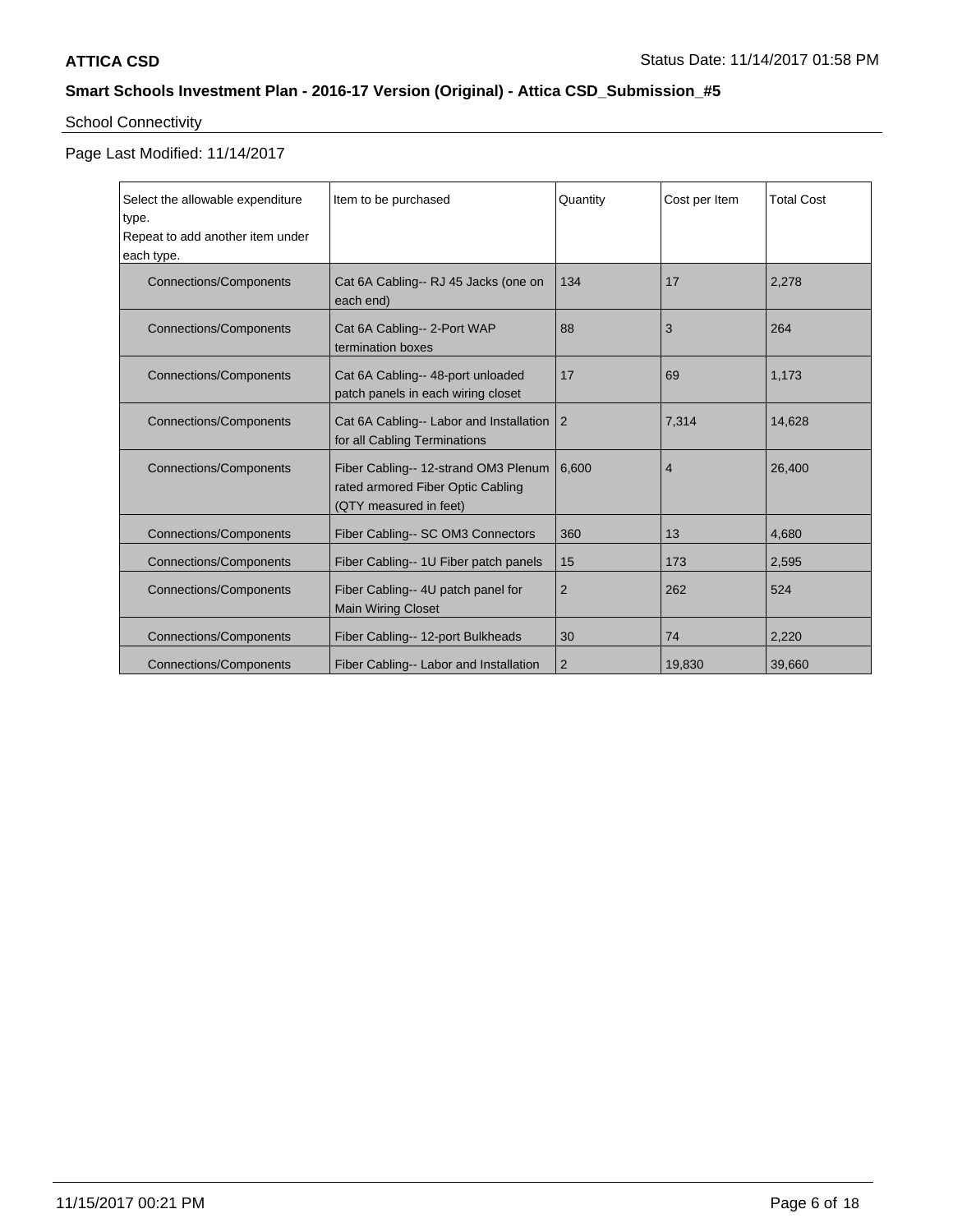Community Connectivity (Broadband and Wireless)

Page Last Modified: 05/19/2017

**1. Describe how you intend to use Smart Schools Bond Act funds for high-speed broadband and/or wireless connectivity projects in the community.**

(No Response)

**2. Please describe how the proposed project(s) will promote student achievement and increase student and/or staff access to the Internet in a manner that enhances student learning and/or instruction outside of the school day and/or school building.**

(No Response)

**3. Community connectivity projects must comply with all the necessary local building codes and regulations (building and related permits are not required prior to plan submission).**

 $\Box$  I certify that we will comply with all the necessary local building codes and regulations.

**4. Please describe the physical location of the proposed investment.**

(No Response)

**5. Please provide the initial list of partners participating in the Community Connectivity Broadband Project, along with their Federal Tax Identification (Employer Identification) number.**

| <b>Project Partners</b> | l Federal ID # |
|-------------------------|----------------|
| (No Response)           | (No Response)  |

**6. If you are submitting an allocation for Community Connectivity, complete this table. Note that the calculated Total at the bottom of the table must equal the Total allocation for this category that you entered in the SSIP Overview overall budget.**

|                                    | Sub-Allocation |
|------------------------------------|----------------|
| Network/Access Costs               | (No Response)  |
| <b>Outside Plant Costs</b>         | (No Response)  |
| <b>Tower Costs</b>                 | (No Response)  |
| <b>Customer Premises Equipment</b> | (No Response)  |
| <b>Professional Services</b>       | (No Response)  |
| Testing                            | (No Response)  |
| <b>Other Upfront Costs</b>         | (No Response)  |
| <b>Other Costs</b>                 | (No Response)  |
| Totals:                            | 0              |

**7. Please detail the type, quantity, per unit cost and total cost of the eligible items under each sub-category. This is especially important for any expenditures listed under the "Other" category. All expenditures must be capital-bond eligible to be reimbursed through the SSBA. If you have any questions, please contact us directly through smartschools@nysed.gov.**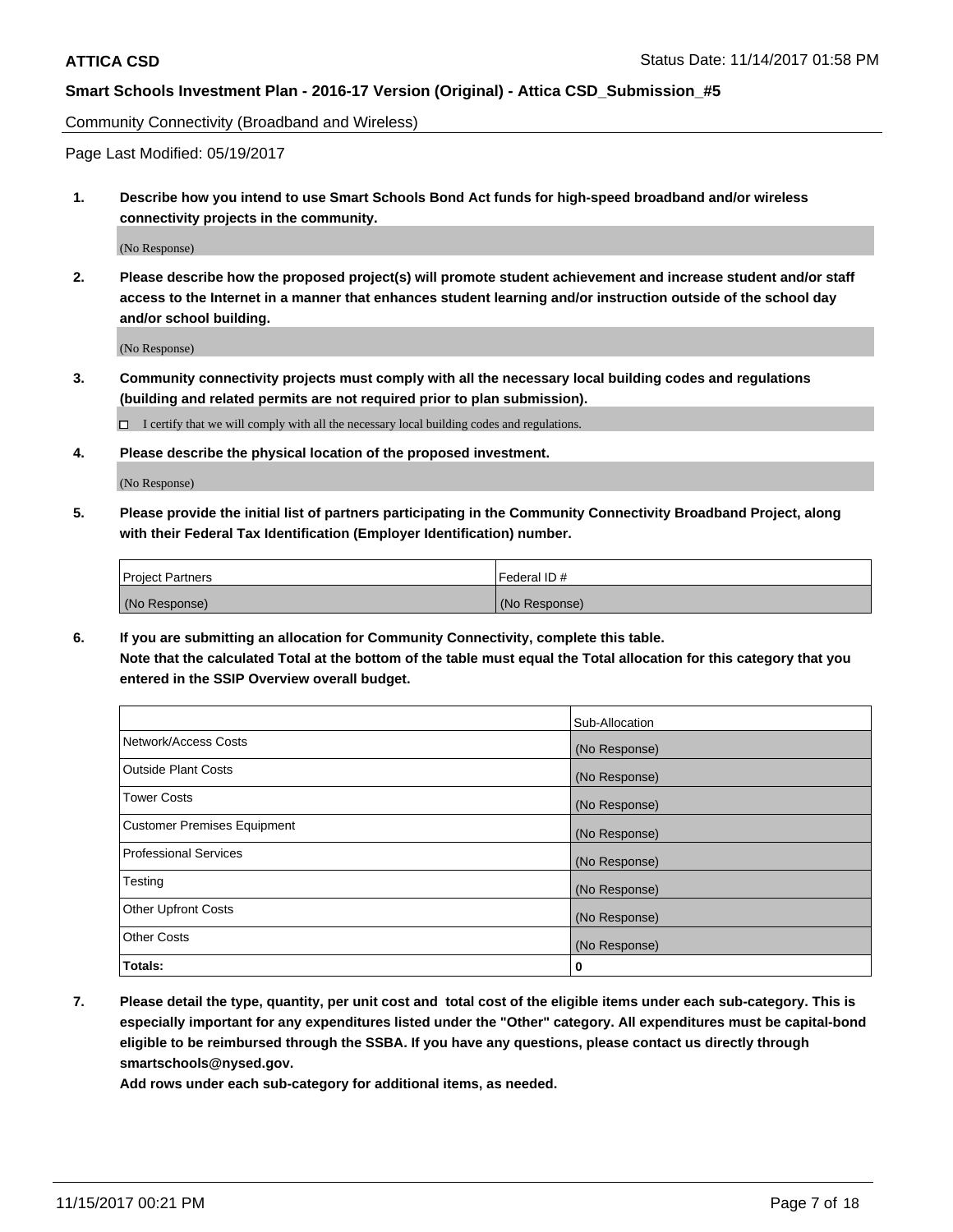Community Connectivity (Broadband and Wireless)

Page Last Modified: 05/19/2017

| Select the allowable expenditure<br>type.<br>Repeat to add another item under | Item to be purchased | Quantity      | Cost per Item | <b>Total Cost</b> |
|-------------------------------------------------------------------------------|----------------------|---------------|---------------|-------------------|
| each type.                                                                    |                      |               |               |                   |
| (No Response)                                                                 | (No Response)        | (No Response) | (No Response) | (No Response)     |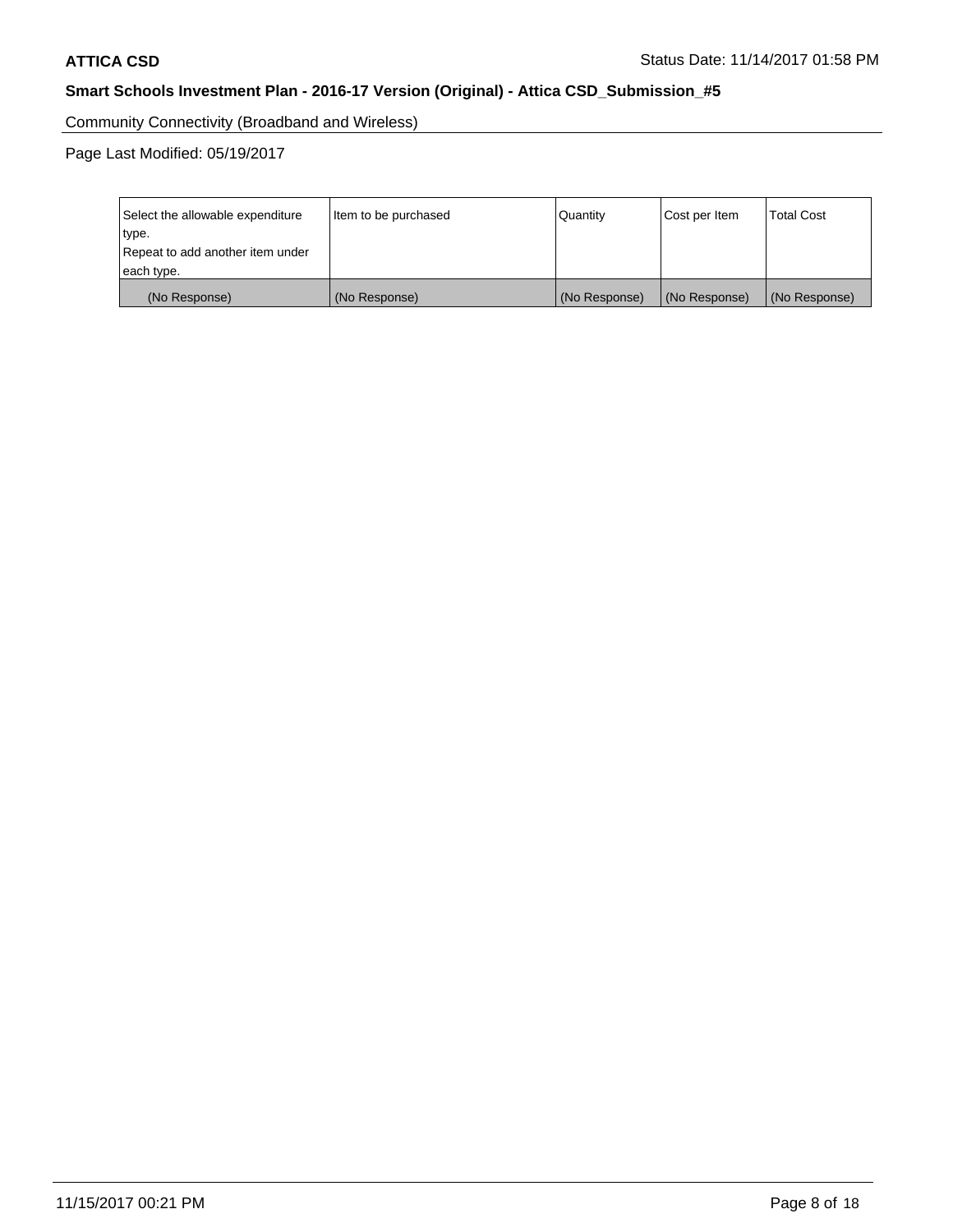#### Classroom Learning Technology

Page Last Modified: 11/07/2016

**1. In order for students and faculty to receive the maximum benefit from the technology made available under the Smart Schools Bond Act, their school buildings must possess sufficient connectivity infrastructure to ensure that devices can be used during the school day. Smart Schools Investment Plans must demonstrate that sufficient infrastructure that meets the Federal Communications Commission's 100 Mbps per 1,000 students standard currently exists in the buildings where new devices will be deployed, or is a planned use of a portion of Smart Schools Bond Act funds, or is under development through another funding source.**

**Smart Schools Bond Act funds used for technology infrastructure or classroom technology investments must increase the number of school buildings that meet or exceed the minimum speed standard of 100 Mbps per 1,000 students and staff within 12 months. This standard may be met on either a contracted 24/7 firm service or a "burstable" capability. If the standard is met under the burstable criteria, it must be:**

**1. Specifically codified in a service contract with a provider, and**

**2. Guaranteed to be available to all students and devices as needed, particularly during periods of high demand, such as computer-based testing (CBT) periods.**

**Please describe how your district already meets or is planning to meet this standard within 12 months of plan submission.**

(No Response)

- **1a. If a district believes that it will be impossible to meet this standard within 12 months, it may apply for a waiver of this requirement, as described on the Smart Schools website. The waiver must be filed and approved by SED prior to submitting this survey.**
	- $\Box$  By checking this box, you are certifying that the school district has an approved waiver of this requirement on file with the New York State Education Department.
- **2. Connectivity Speed Calculator (Required)**

|                         | Number of<br>Students | Multiply by<br>100 Kbps | Divide by 1000 Current Speed<br>to Convert to<br>Required<br>Speed in Mb | l in Mb          | Expected<br>Speed to be<br>Attained Within   Required<br>12 Months | <b>Expected Date</b><br>When<br>Speed Will be<br><b>Met</b> |
|-------------------------|-----------------------|-------------------------|--------------------------------------------------------------------------|------------------|--------------------------------------------------------------------|-------------------------------------------------------------|
| <b>Calculated Speed</b> | (No<br>Response)      | (No Response)           | (No<br>Response)                                                         | (No<br>Response) | (No<br>Response)                                                   | (No<br>Response)                                            |

**3. If the district wishes to have students and staff access the Internet from wireless devices within the school building, or in close proximity to it, it must first ensure that it has a robust Wi-Fi network in place that has sufficient bandwidth to meet user demand.**

**Please describe how you have quantified this demand and how you plan to meet this demand.**

(No Response)

**4. All New York State public school districts are required to complete and submit an Instructional Technology Plan survey to the New York State Education Department in compliance with Section 753 of the Education Law and per Part 100.12 of the Commissioner's Regulations.**

**Districts that include educational technology purchases as part of their Smart Schools Investment Plan must have a submitted and approved Instructional Technology Plan survey on file with the New York State Education Department.**

By checking this box, you are certifying that the school district has an approved Instructional Technology Plan survey on file with the New York State Education Department.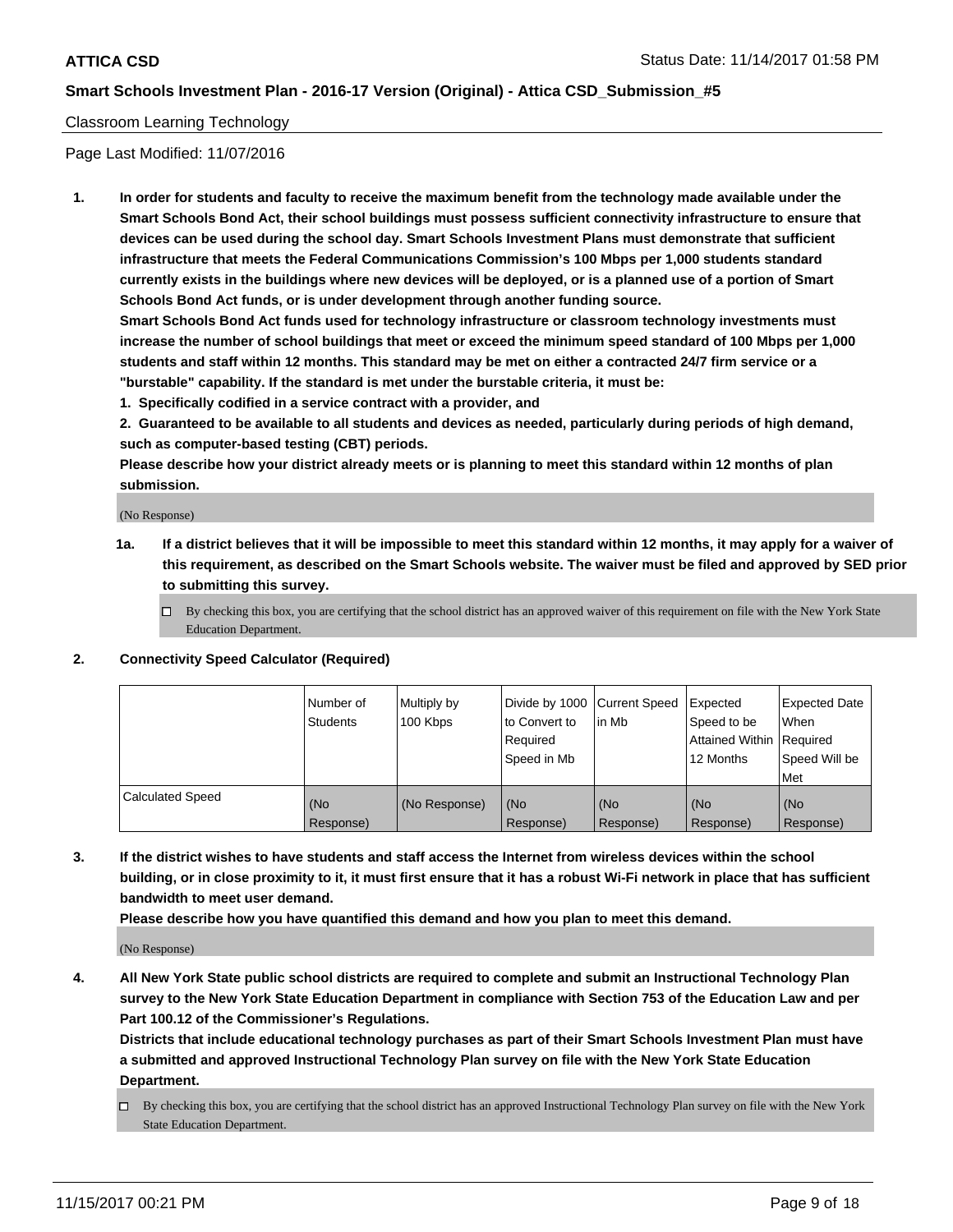#### Classroom Learning Technology

Page Last Modified: 11/07/2016

**5. Describe the devices you intend to purchase and their compatibility with existing or planned platforms or systems. Specifically address the adequacy of each facility's electrical, HVAC and other infrastructure necessary to install and support the operation of the planned technology.**

(No Response)

- **6. Describe how the proposed technology purchases will:**
	- **> enhance differentiated instruction;**
	- **> expand student learning inside and outside the classroom;**
	- **> benefit students with disabilities and English language learners; and**
	- **> contribute to the reduction of other learning gaps that have been identified within the district.**

**The expectation is that districts will place a priority on addressing the needs of students who struggle to succeed in a rigorous curriculum. Responses in this section should specifically address this concern and align with the district's Instructional Technology Plan (in particular Question 2 of E. Curriculum and Instruction: "Does the district's instructional technology plan address the needs of students with disabilities to ensure equitable access to instruction, materials and assessments?" and Question 3 of the same section: "Does the district's instructional technology plan address the provision of assistive technology specifically for students with disabilities to ensure access to and participation in the general curriculum?"**

(No Response)

**7. Where appropriate, describe how the proposed technology purchases will enhance ongoing communication with parents and other stakeholders and help the district facilitate technology-based regional partnerships, including distance learning and other efforts.**

(No Response)

**8. Describe the district's plan to provide professional development to ensure that administrators, teachers and staff can employ the technology purchased to enhance instruction successfully.**

**Note: This response should be aligned and expanded upon in accordance with your district's response to Question 1 of F. Professional Development of your Instructional Technology Plan: "Please provide a summary of professional development offered to teachers and staff, for the time period covered by this plan, to support technology to enhance teaching and learning. Please include topics, audience and method of delivery within your summary."**

(No Response)

- **9. Districts must contact the SUNY/CUNY teacher preparation program that supplies the largest number of the district's new teachers to request advice on innovative uses and best practices at the intersection of pedagogy and educational technology.**
	- By checking this box, you certify that you have contacted the SUNY/CUNY teacher preparation program that supplies the largest number of your new teachers to request advice on these issues.
	- **9a. Please enter the name of the SUNY or CUNY Institution that you contacted.**

(No Response)

**9b. Enter the primary Institution phone number.**

(No Response)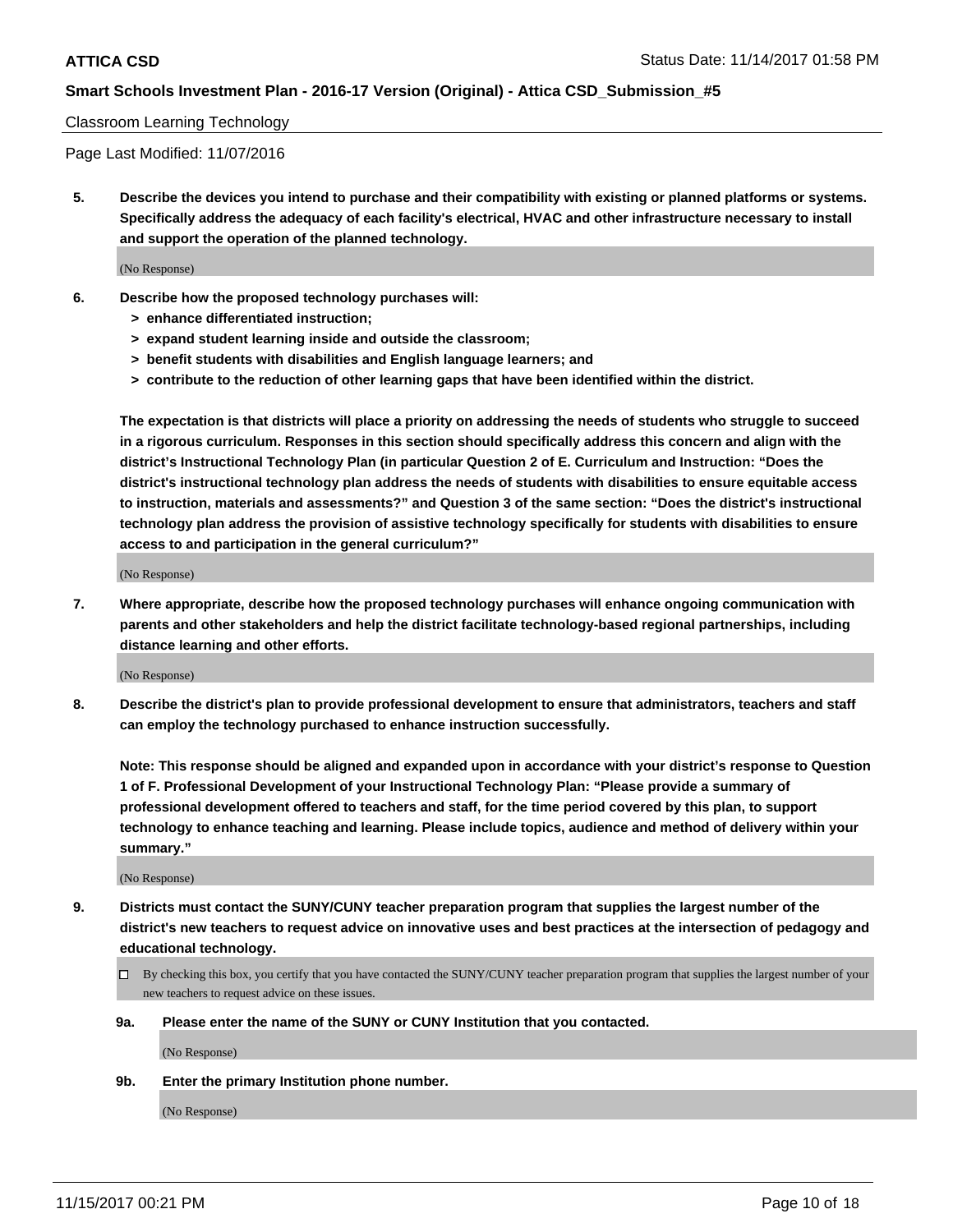#### Classroom Learning Technology

Page Last Modified: 11/07/2016

**9c. Enter the name of the contact person with whom you consulted and/or will be collaborating with on innovative uses of technology and best practices.**

(No Response)

**10. A district whose Smart Schools Investment Plan proposes the purchase of technology devices and other hardware must account for nonpublic schools in the district.**

**Are there nonpublic schools within your school district?**

Yes

 $\square$  No

**11. Nonpublic Classroom Technology Loan Calculator**

**The Smart Schools Bond Act provides that any Classroom Learning Technology purchases made using Smart Schools funds shall be lent, upon request, to nonpublic schools in the district. However, no school district shall be required to loan technology in amounts greater than the total obtained and spent on technology pursuant to the Smart Schools Bond Act and the value of such loan may not exceed the total of \$250 multiplied by the nonpublic school enrollment in the base year at the time of enactment.**

**See:**

**http://www.p12.nysed.gov/mgtserv/smart\_schools/docs/Smart\_Schools\_Bond\_Act\_Guidance\_04.27.15\_Final.pdf.**

|                                       | 1. Classroom   | l 2. Public   | 3. Nonpublic | l 4. Sum of | 15. Total Per                                                                                 | 6. Total       |
|---------------------------------------|----------------|---------------|--------------|-------------|-----------------------------------------------------------------------------------------------|----------------|
|                                       | Technology     | Enrollment    | Enrollment   | Public and  | Pupil Sub-                                                                                    | Nonpublic Loan |
|                                       | Sub-allocation | $(2014 - 15)$ | $(2014-15)$  | l Nonpublic | allocation                                                                                    | Amount         |
|                                       |                |               |              | Enrollment  |                                                                                               |                |
| Calculated Nonpublic Loan<br>  Amount |                |               |              |             | (No Response)   (No Response)   (No Response)   (No Response)   (No Response)   (No Response) |                |

**12. To ensure the sustainability of technology purchases made with Smart Schools funds, districts must demonstrate a long-term plan to maintain and replace technology purchases supported by Smart Schools Bond Act funds. This sustainability plan shall demonstrate a district's capacity to support recurring costs of use that are ineligible for Smart Schools Bond Act funding such as device maintenance, technical support, Internet and wireless fees, maintenance of hotspots, staff professional development, building maintenance and the replacement of incidental items. Further, such a sustainability plan shall include a long-term plan for the replacement of purchased devices and equipment at the end of their useful life with other funding sources.**

 $\Box$  By checking this box, you certify that the district has a sustainability plan as described above.

**13. Districts must ensure that devices purchased with Smart Schools Bond funds will be distributed, prepared for use, maintained and supported appropriately. Districts must maintain detailed device inventories in accordance with generally accepted accounting principles.**

By checking this box, you certify that the district has a distribution and inventory management plan and system in place.

**14. If you are submitting an allocation for Classroom Learning Technology complete this table. Note that the calculated Total at the bottom of the table must equal the Total allocation for this category that you entered in the SSIP Overview overall budget.**

|                         | Sub-Allocation |
|-------------------------|----------------|
| Interactive Whiteboards | (No Response)  |
| Computer Servers        | (No Response)  |
| Desktop Computers       | (No Response)  |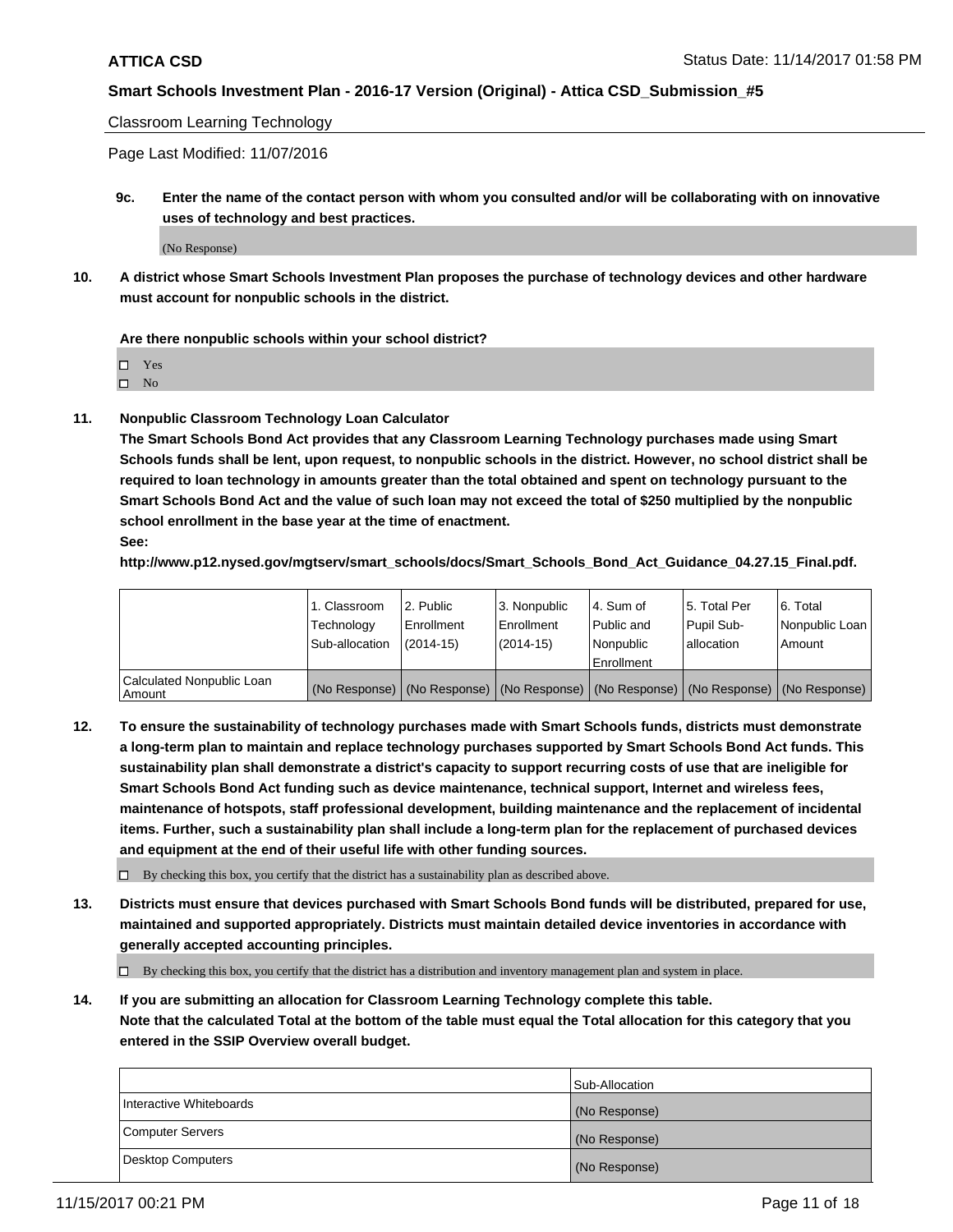#### Classroom Learning Technology

Page Last Modified: 11/07/2016

|                         | Sub-Allocation |
|-------------------------|----------------|
| <b>Laptop Computers</b> | (No Response)  |
| <b>Tablet Computers</b> | (No Response)  |
| <b>Other Costs</b>      | (No Response)  |
| Totals:                 |                |

**15. Please detail the type, quantity, per unit cost and total cost of the eligible items under each sub-category. This is especially important for any expenditures listed under the "Other" category. All expenditures must be capital-bond eligible to be reimbursed through the SSBA. If you have any questions, please contact us directly through smartschools@nysed.gov.**

**Please specify in the "Item to be Purchased" field which specific expenditures and items are planned to meet the district's nonpublic loan requirement, if applicable.**

**NOTE: Wireless Access Points that will be loaned/purchased for nonpublic schools should ONLY be included in this category, not under School Connectivity, where public school districts would list them. Add rows under each sub-category for additional items, as needed.**

| Select the allowable expenditure | Iltem to be Purchased | Quantity      | Cost per Item | <b>Total Cost</b> |
|----------------------------------|-----------------------|---------------|---------------|-------------------|
| type.                            |                       |               |               |                   |
| Repeat to add another item under |                       |               |               |                   |
| each type.                       |                       |               |               |                   |
| (No Response)                    | (No Response)         | (No Response) | (No Response) | (No Response)     |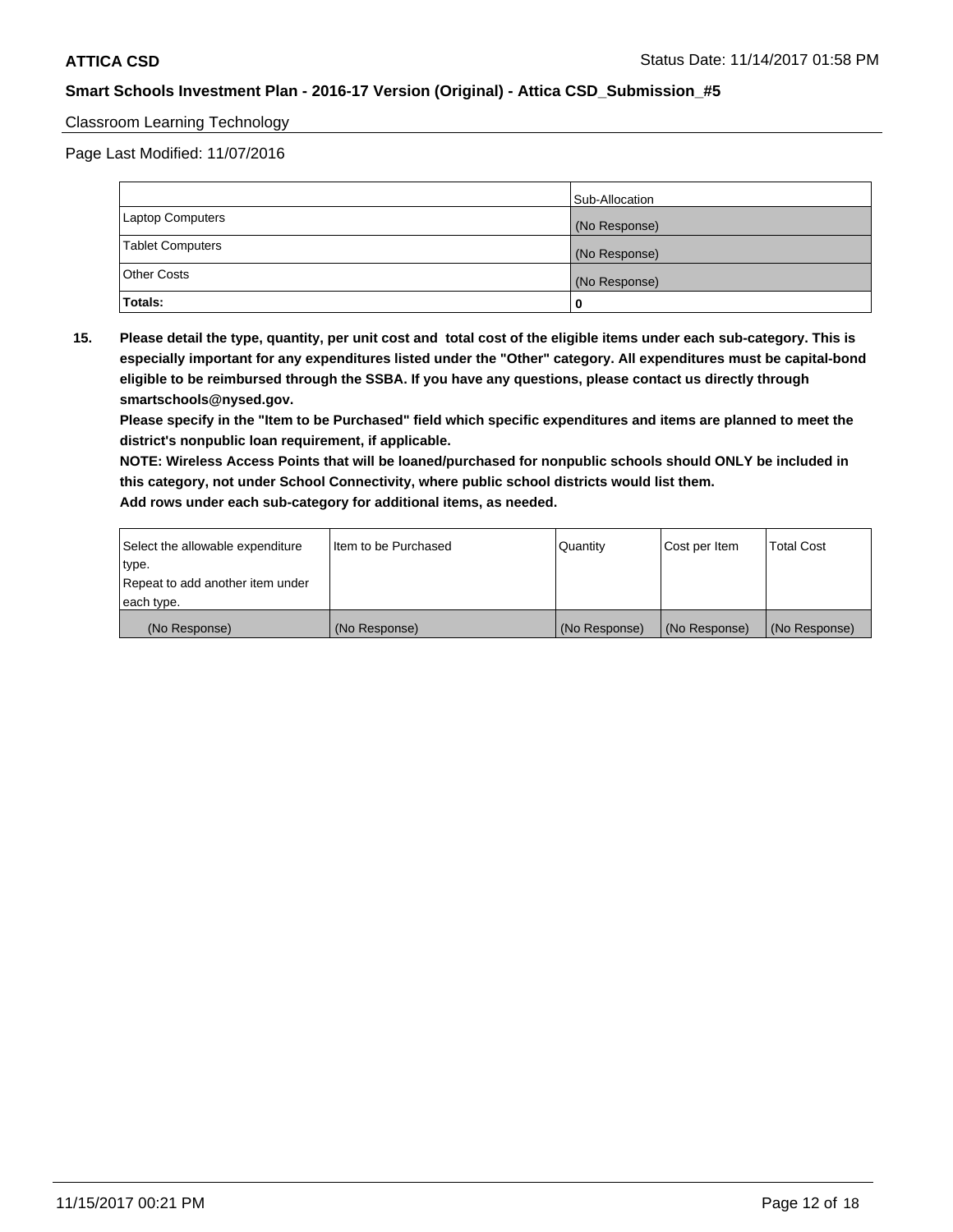#### Pre-Kindergarten Classrooms

Page Last Modified: 11/07/2016

**1. Provide information regarding how and where the district is currently serving pre-kindergarten students and justify the need for additional space with enrollment projections over 3 years.**

(No Response)

- **2. Describe the district's plan to construct, enhance or modernize education facilities to accommodate prekindergarten programs. Such plans must include:**
	- **Specific descriptions of what the district intends to do to each space;**
	- **An affirmation that pre-kindergarten classrooms will contain a minimum of 900 square feet per classroom;**
	- **The number of classrooms involved;**
	- **The approximate construction costs per classroom; and**
	- **Confirmation that the space is district-owned or has a long-term lease that exceeds the probable useful life of the improvements.**

(No Response)

**3. Smart Schools Bond Act funds may only be used for capital construction costs. Describe the type and amount of additional funds that will be required to support ineligible ongoing costs (e.g. instruction, supplies) associated with any additional pre-kindergarten classrooms that the district plans to add.**

(No Response)

**4. All plans and specifications for the erection, repair, enlargement or remodeling of school buildings in any public school district in the State must be reviewed and approved by the Commissioner. Districts that plan capital projects using their Smart Schools Bond Act funds will undergo a Preliminary Review Process by the Office of Facilities Planning.**

**Please indicate on a separate row each project number given to you by the Office of Facilities Planning.**

| Project Number |  |
|----------------|--|
| (No Response)  |  |

**5. If you have made an allocation for Pre-Kindergarten Classrooms, complete this table.**

**Note that the calculated Total at the bottom of the table must equal the Total allocation for this category that you entered in the SSIP Overview overall budget.**

|                                          | Sub-Allocation |
|------------------------------------------|----------------|
| Construct Pre-K Classrooms               | (No Response)  |
| Enhance/Modernize Educational Facilities | (No Response)  |
| <b>Other Costs</b>                       | (No Response)  |
| <b>Totals:</b>                           | 0              |

**6. Please detail the type, quantity, per unit cost and total cost of the eligible items under each sub-category. This is especially important for any expenditures listed under the "Other" category. All expenditures must be capital-bond eligible to be reimbursed through the SSBA. If you have any questions, please contact us directly through smartschools@nysed.gov.**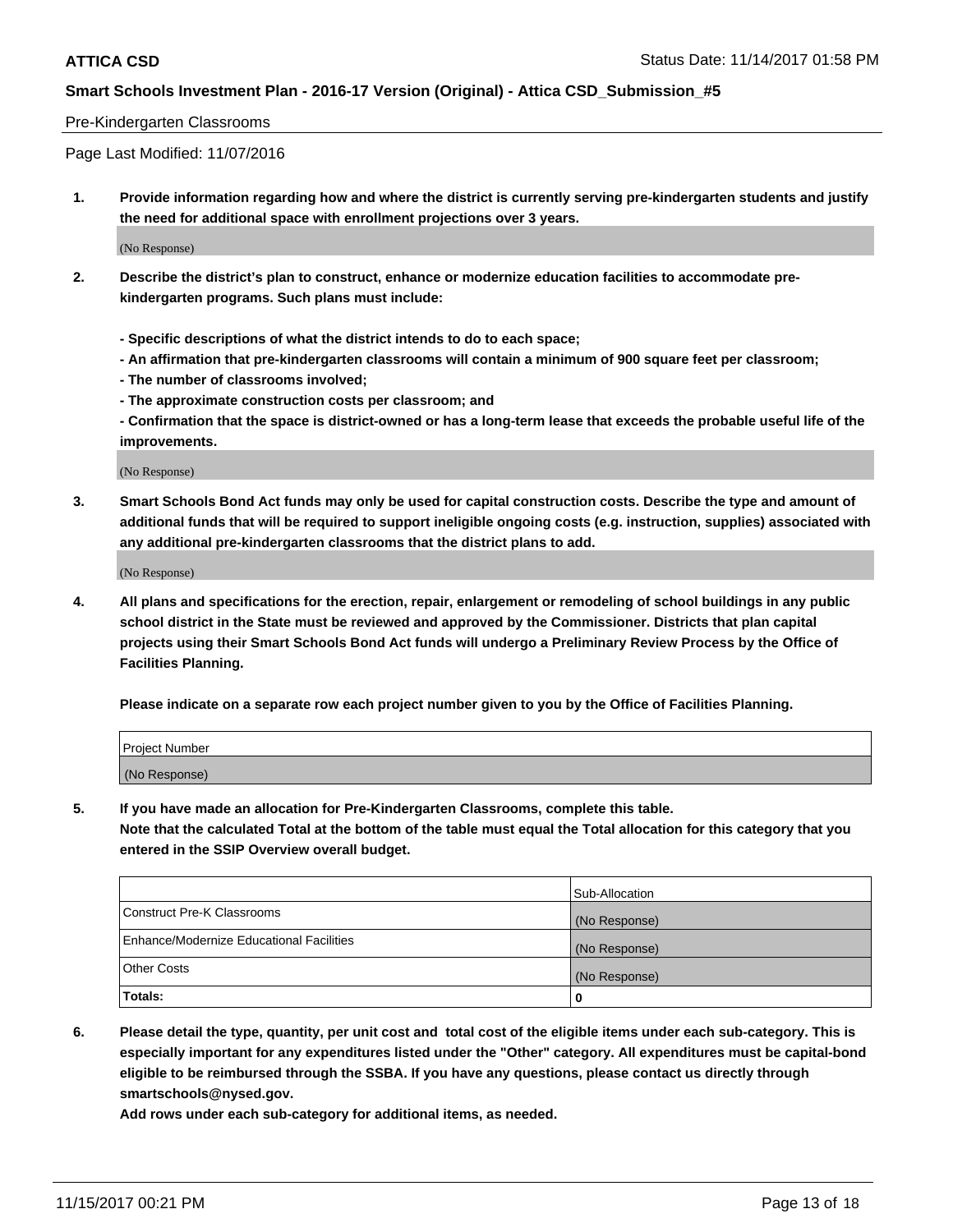# Pre-Kindergarten Classrooms

Page Last Modified: 11/07/2016

| Select the allowable expenditure | Item to be purchased | Quantity      | Cost per Item | <b>Total Cost</b> |
|----------------------------------|----------------------|---------------|---------------|-------------------|
| type.                            |                      |               |               |                   |
| Repeat to add another item under |                      |               |               |                   |
| each type.                       |                      |               |               |                   |
| (No Response)                    | (No Response)        | (No Response) | (No Response) | (No Response)     |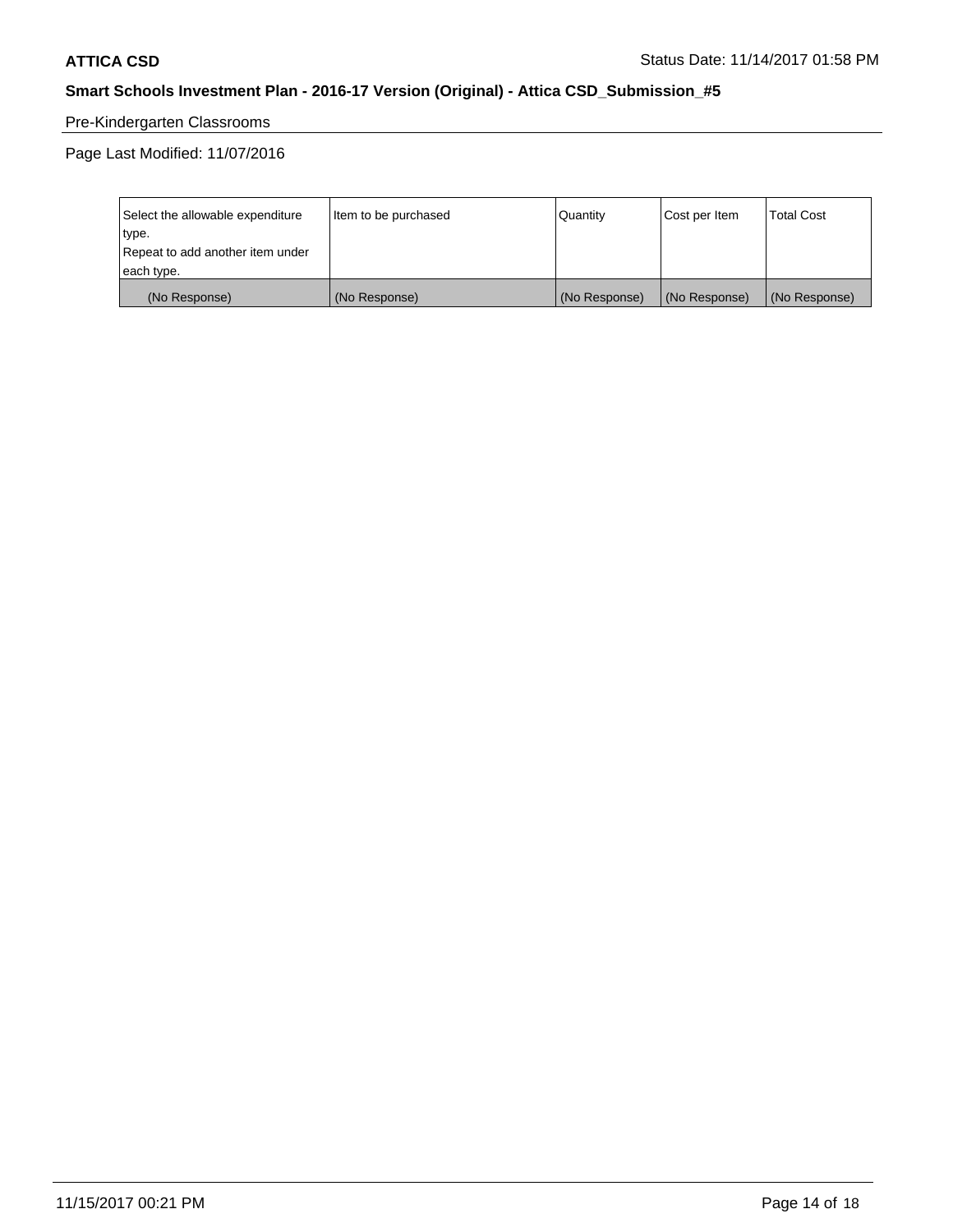#### Replace Transportable Classrooms

Page Last Modified: 11/07/2016

**1. Describe the district's plan to construct, enhance or modernize education facilities to provide high-quality instructional space by replacing transportable classrooms.**

(No Response)

**2. All plans and specifications for the erection, repair, enlargement or remodeling of school buildings in any public school district in the State must be reviewed and approved by the Commissioner. Districts that plan capital projects using their Smart Schools Bond Act funds will undergo a Preliminary Review Process by the Office of Facilities Planning.**

**Please indicate on a separate row each project number given to you by the Office of Facilities Planning.**

| <b>Project Number</b> |  |
|-----------------------|--|
| (No Response)         |  |

**3. For large projects that seek to blend Smart Schools Bond Act dollars with other funds, please note that Smart Schools Bond Act funds can be allocated on a pro rata basis depending on the number of new classrooms built that directly replace transportable classroom units.**

**If a district seeks to blend Smart Schools Bond Act dollars with other funds describe below what other funds are being used and what portion of the money will be Smart Schools Bond Act funds.**

(No Response)

**4. If you have made an allocation for Replace Transportable Classrooms, complete this table. Note that the calculated Total at the bottom of the table must equal the Total allocation for this category that you entered in the SSIP Overview overall budget.**

|                                                | Sub-Allocation |
|------------------------------------------------|----------------|
| Construct New Instructional Space              | (No Response)  |
| Enhance/Modernize Existing Instructional Space | (No Response)  |
| <b>Other Costs</b>                             | (No Response)  |
| Totals:                                        | 0              |

**5. Please detail the type, quantity, per unit cost and total cost of the eligible items under each sub-category. This is especially important for any expenditures listed under the "Other" category. All expenditures must be capital-bond eligible to be reimbursed through the SSBA. If you have any questions, please contact us directly through smartschools@nysed.gov.**

| Select the allowable expenditure<br>type.<br>Repeat to add another item under<br>each type. | Item to be purchased | Quantity      | Cost per Item | <b>Total Cost</b> |
|---------------------------------------------------------------------------------------------|----------------------|---------------|---------------|-------------------|
|                                                                                             |                      |               |               |                   |
| (No Response)                                                                               | (No Response)        | (No Response) | (No Response) | (No Response)     |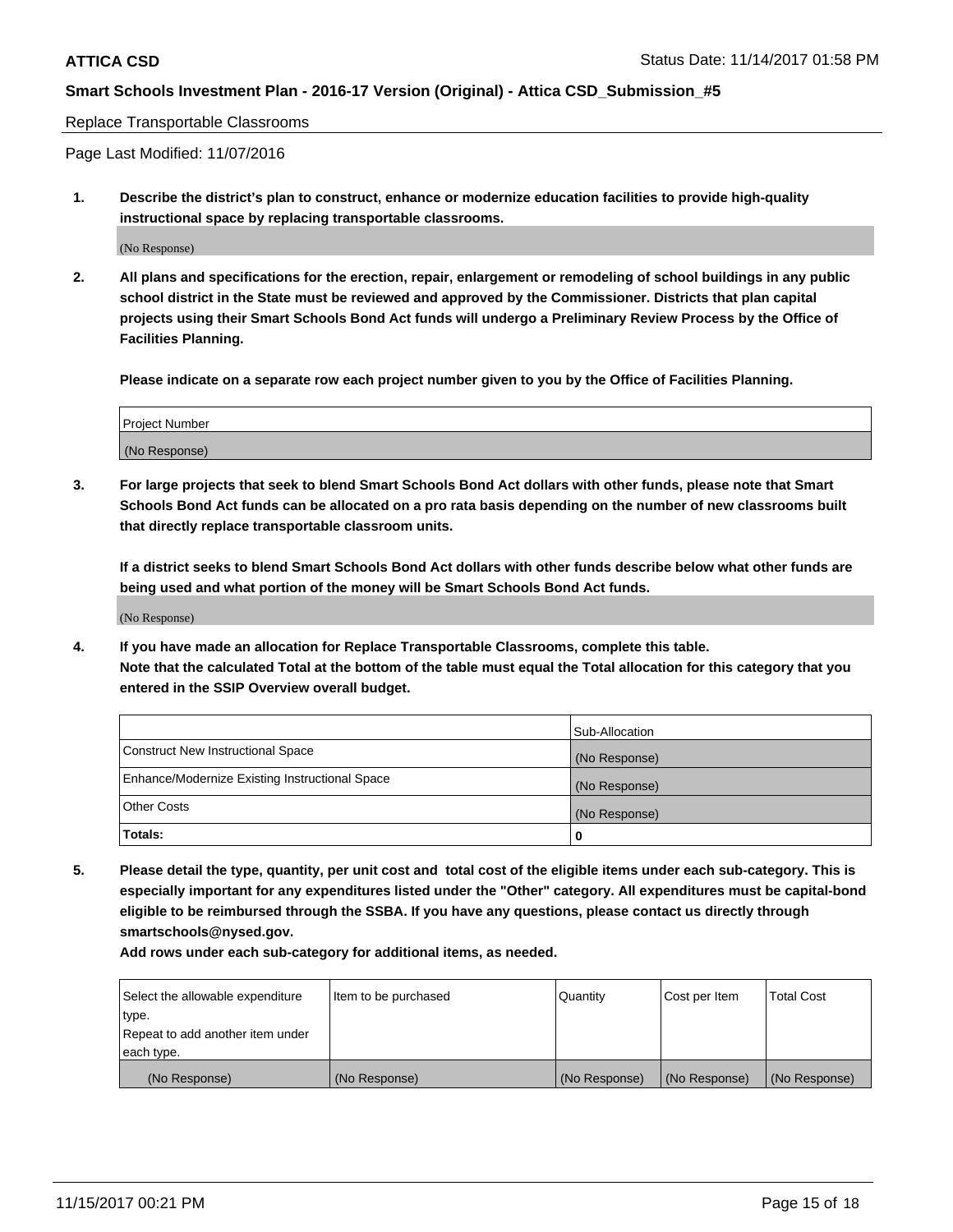#### High-Tech Security Features

Page Last Modified: 11/09/2017

#### **1. Describe how you intend to use Smart Schools Bond Act funds to install high-tech security features in school buildings and on school campuses.**

The SSBA funds will be used to enhance security at all of the district's buildings and allow us to further secure the facilities for the safety of the students and staff. The funds will be used for upgrading the video surveillance system to IP high megapixel security cameras in the interior of each building and replacing existing DVRs. We currently have an analog recording system that does not produce satisfactory videos to be used by school personnel or law enforcement. Additionally, the SSBA funds will be used for entrance enhancements that include new doors, new electronic access, and new entry control systems. A window will be installed at the Middle School Entrance to provide face to face contact and an opportunity to have the visitor sign-in and receive an identification badge before they are allowed inside the building.

**2. All plans and specifications for the erection, repair, enlargement or remodeling of school buildings in any public school district in the State must be reviewed and approved by the Commissioner. Districts that plan capital projects using their Smart Schools Bond Act funds will undergo a Preliminary Review Process by the Office of Facilities Planning.** 

**Please indicate on a separate row each project number given to you by the Office of Facilities Planning.**

| <b>Project Number</b> |  |
|-----------------------|--|
| 67-02-01-06-7-999-BA1 |  |
| 67-02-01-06-7-999-001 |  |
|                       |  |

#### **3. Was your project deemed eligible for streamlined Review?**

- Yes
- $\square$  No
- **3a. Districts with streamlined projects must certify that they have reviewed all installations with their licensed architect or engineer of record, and provide that person's name and license number. The licensed professional must review the products and proposed method of installation prior to implementation and review the work during and after completion in order to affirm that the work was code-compliant, if requested.**

By checking this box, you certify that the district has reviewed all installations with a licensed architect or engineer of record.

#### **4. Include the name and license number of the architect or engineer of record.**

| <b>Name</b>          | License Number |
|----------------------|----------------|
| Anthony R. Marchetti | 81533          |

**5. If you have made an allocation for High-Tech Security Features, complete this table. Note that the calculated Total at the bottom of the table must equal the Total allocation for this category that you entered in the SSIP Overview overall budget.**

|                                                      | Sub-Allocation |
|------------------------------------------------------|----------------|
| Capital-Intensive Security Project (Standard Review) | 12,000         |
| <b>Electronic Security System</b>                    | 330,089        |
| <b>Entry Control System</b>                          | 13,000         |
| Approved Door Hardening Project                      | 60,000         |
| <b>Other Costs</b>                                   | l O            |
| <b>Totals:</b>                                       | 415,089        |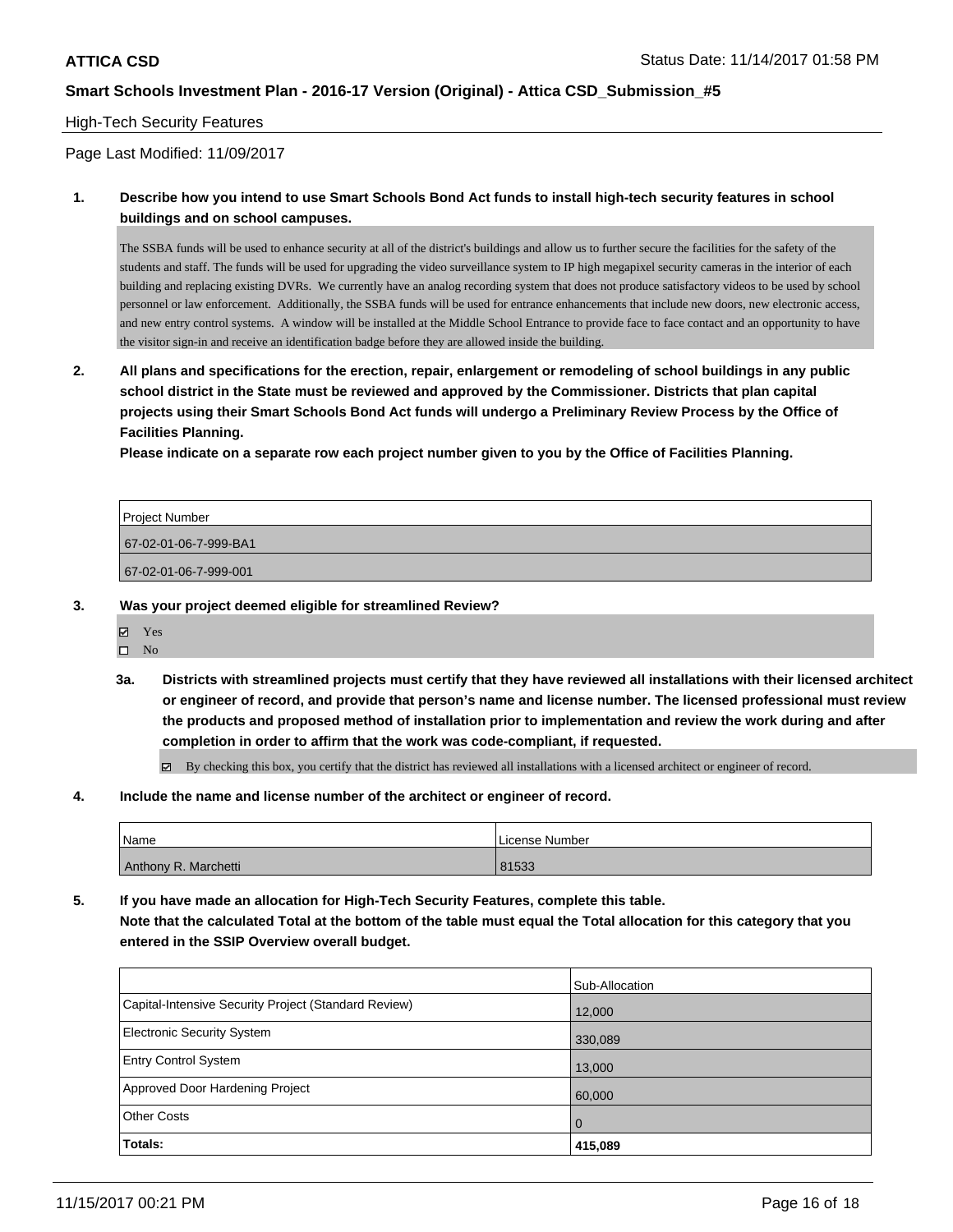### High-Tech Security Features

Page Last Modified: 11/09/2017

**6. Please detail the type, quantity, per unit cost and total cost of the eligible items under each sub-category. This is especially important for any expenditures listed under the "Other" category. All expenditures must be capital-bond eligible to be reimbursed through the SSBA. If you have any questions, please contact us directly through smartschools@nysed.gov.**

| Add rows under each sub-category for additional items, as needed. |  |  |  |  |  |  |  |  |  |
|-------------------------------------------------------------------|--|--|--|--|--|--|--|--|--|
|-------------------------------------------------------------------|--|--|--|--|--|--|--|--|--|

| Select the allowable expenditure<br>type.<br>Repeat to add another item under<br>each type. | Item to be purchased                                                                                | Quantity       | Cost per Item | <b>Total Cost</b> |
|---------------------------------------------------------------------------------------------|-----------------------------------------------------------------------------------------------------|----------------|---------------|-------------------|
| <b>Electronic Security System</b>                                                           | <b>IP Cameras</b>                                                                                   | 133            | 1,200         | 159,600           |
| <b>Electronic Security System</b>                                                           | DVRs and associated hardware                                                                        | 5              | 10,610        | 53,050            |
| <b>Electronic Security System</b>                                                           | <b>Installation Costs</b>                                                                           | 133            | 883           | 117,439           |
| <b>Entry Control System</b>                                                                 | AlPhone-AX Series Integratable<br>Audio/Visual Security System                                      | $\overline{2}$ | 2,000         | 4,000             |
| <b>Entry Control System</b>                                                                 | <b>HID Prox Card Reader</b>                                                                         | $\overline{2}$ | 100           | 200               |
| <b>Entry Control System</b>                                                                 | <b>Electronic Strike</b>                                                                            | $\overline{2}$ | 300           | 600               |
| <b>Entry Control System</b>                                                                 | IP Cameras for use with the Entry<br><b>Control System</b>                                          | $\overline{2}$ | 600           | 1,200             |
| <b>Entry Control System</b>                                                                 | Wiring & Installation                                                                               | $\overline{2}$ | 3,500         | 7,000             |
| <b>Approved Door Hardening</b><br>Project                                                   | Middle School: Doors (in pairs),<br>including sidelights and frames                                 | $\overline{2}$ | 5,000         | 10,000            |
| <b>Approved Door Hardening</b><br>Project                                                   | Elementary School: Doors (in pairs),<br>including sidelights and frames                             | $\mathbf{1}$   | 6,000         | 6,000             |
| <b>Approved Door Hardening</b><br>Project                                                   | <b>Panic Bars</b>                                                                                   | 6              | 1,700         | 10,200            |
| <b>Approved Door Hardening</b><br>Project                                                   | <b>Pulls</b>                                                                                        | $\overline{2}$ | 800           | 1,600             |
| <b>Approved Door Hardening</b><br>Project                                                   | <b>Closers</b>                                                                                      | 6              | 750           | 4,500             |
| <b>Approved Door Hardening</b><br>Project                                                   | <b>Strikes</b>                                                                                      | $\overline{2}$ | 760           | 1,520             |
| <b>Approved Door Hardening</b><br>Project                                                   | <b>Readers</b>                                                                                      | $\overline{2}$ | 350           | 700               |
| Approved Door Hardening<br>Project                                                          | <b>Kick Plates</b>                                                                                  | 6              | 80            | 480               |
| <b>Approved Door Hardening</b><br>Project                                                   | Floor, wall, ceiling, and paint revisions<br>(as a result of Door Hardening project)                | $\overline{2}$ | 7,000         | 14,000            |
| <b>Approved Door Hardening</b><br>Project                                                   | Middle School: electric wiring and<br>lighting revisions (as a result of Door<br>Hardening project) | $\mathbf{1}$   | 6,000         | 6,000             |
| <b>Approved Door Hardening</b><br>Project                                                   | Elementary School: electric wiring and<br>lighting revisions (as a result of Door                   | $\mathbf{1}$   | 5,000         | 5,000             |